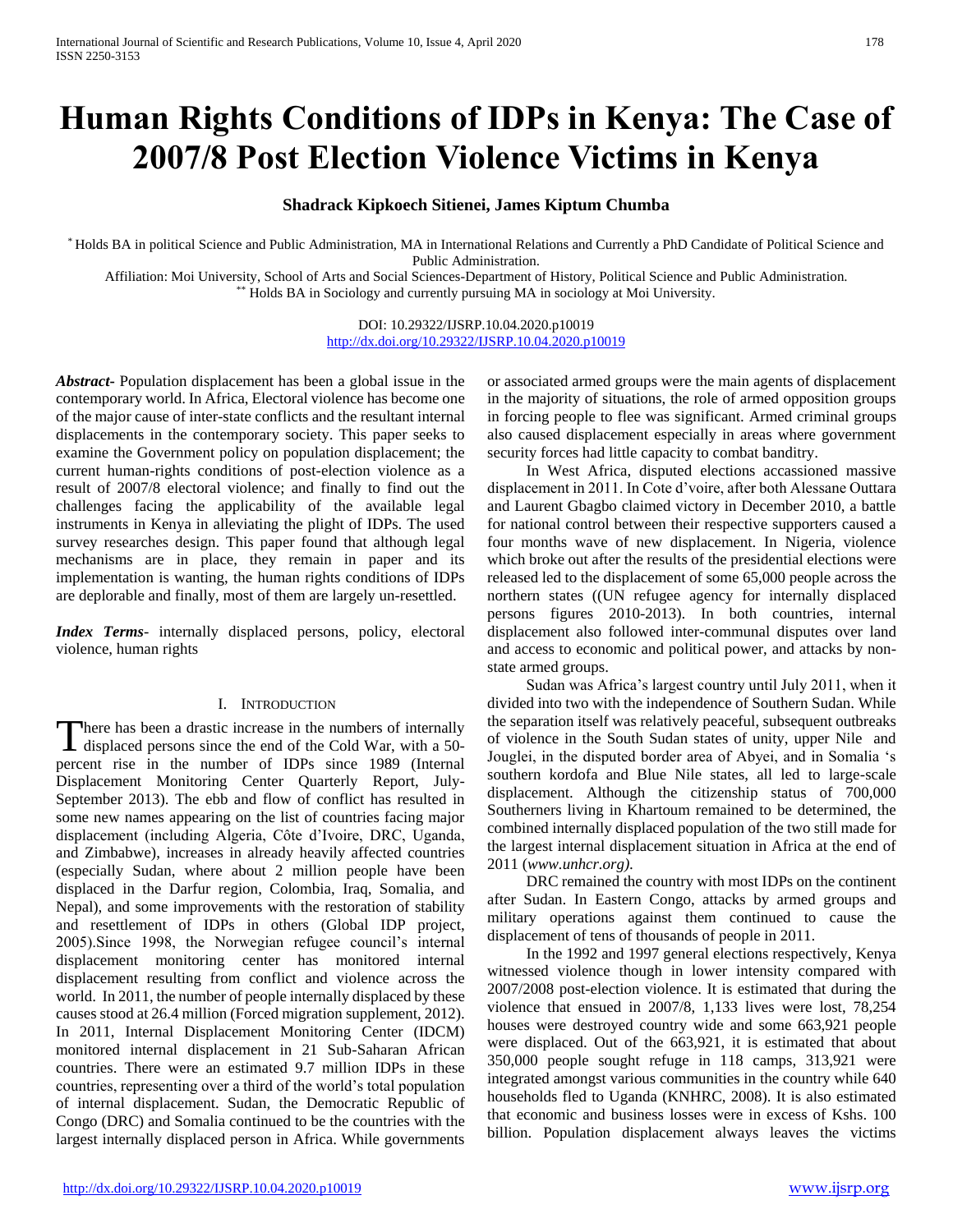vulnerable to human-rights abuses. It is, therefore, against the foregoing background that this study set out to examine the human rights condition of the Internally Displaced Persons as a result of 2007/8 post-election violence in Kenya.

#### II. STATEMENT OF THE PROBLEM

 Violent conflicts in developing countries like Kenya have led to serious loss in lives, loss of properties, intercommunity squabbles, and in the end leading to IDPs and other forms of human immigrations.

 The majority of IDPs resulting from the numerous displacements in Kenya have not been resettled and their lives restored. The lack of a mechanism to ensure a durable solution to protect IDPs and to restore their lives ensuring that they do not suffer any discrimination has been at the root of the failure by the government to fully resettle victims of the many cycles of displacement in Kenya since independence. The primary responsibility for protecting IDPs and all persons within their own country rests with the national authorities of the country. Moreover, it is sometimes the very governments responsible for protecting and assisting the internally displaced persons that are unable or even unwilling to do so, and in some cases, may even be directly involved in forcibly uprooting civilians. Due to inability or unwillingness of the states to contain political violence, the number of IDPs is increasing at an alarming rate in Africa. It is from this understanding that the researcher sought to find out if there are government policies in Kenya towards the plight of internally displaced persons.

## III. JUSTIFICATION OF THE STUDY

 The number of internally displaced persons facing humanitarian crisis is increasing at an alarming rate in sub-Sahara Africa (IDMC, 2009), consequently affecting socio-economic development. Human rights principles are supposed to be observed and protected regardless of the situation by the governments however seem this is not the case in developing countries. The study is expected to form the basis for further research on human rights conditions of IDPs and other relevant agencies in safeguarding the human rights and alliaveting the plight of the internally displaced and the emerging issues in both forced migration and international relations. The results of the study will be used by the international, regional and local actors concerned with population displacement.

#### IV. GOVERNMENT POLICY ON INTERNAL DISPLACEMENT

 The study sought to examine the human rights conditions of the internally displaced persons as a result of 2007/8 post-election violence. In order to address this objective effectively the researcher started the inquiry by asking whether there is a government policy on internally displaced persons. Since the issue of internal displacement of the population is the responsibility State/National government (United Nations Guiding Principles on Internal Displacement).

 The National Government officials from the Ministry of Interior and National Coordination, departments of County administration, and Kenya Police were required to answer the following questions: does the government have a policy on internally displaced persons?, are there still IDPs as a result of 2007/8 post-election violence?, and why has it taken such a long time before resettling them?, what is the government mandate on internally displaced, and finally do you consider to have succeeded in your mandate? The responses highlighting the issues above are presented below:

|                                | Frequency    | Percentage | Valid percentage | Cumulative percentage |  |  |
|--------------------------------|--------------|------------|------------------|-----------------------|--|--|
|                                | <b>GoK</b>   | <b>GOK</b> | <b>GOK</b>       | <b>GOK</b>            |  |  |
| Valid<br>Yes<br>N <sub>0</sub> | 12<br>$00\,$ | 100<br>00  | 100<br>00        | 100<br>100<br>$00\,$  |  |  |

**Table 15: Government policy on IDPs**

#### **Source: Research Data, 2014**

 From the above table, government official agree that there is a government policy on internal displacement. The IDP Act, which received Presidential assent on 31 December 2012. However the policy was enacted five years after displacement, it is an important step of the Government to implement its obligations assumed under international and regional law [assumed with the ratification of the Great Lakes Protocol on the Protection and Assistance of Internally Displaced Persons, including the adoption and implementation of the UN Guiding Principles on Internal Displacement as well as the African Union's Convention for the Protection and Assistance to Internally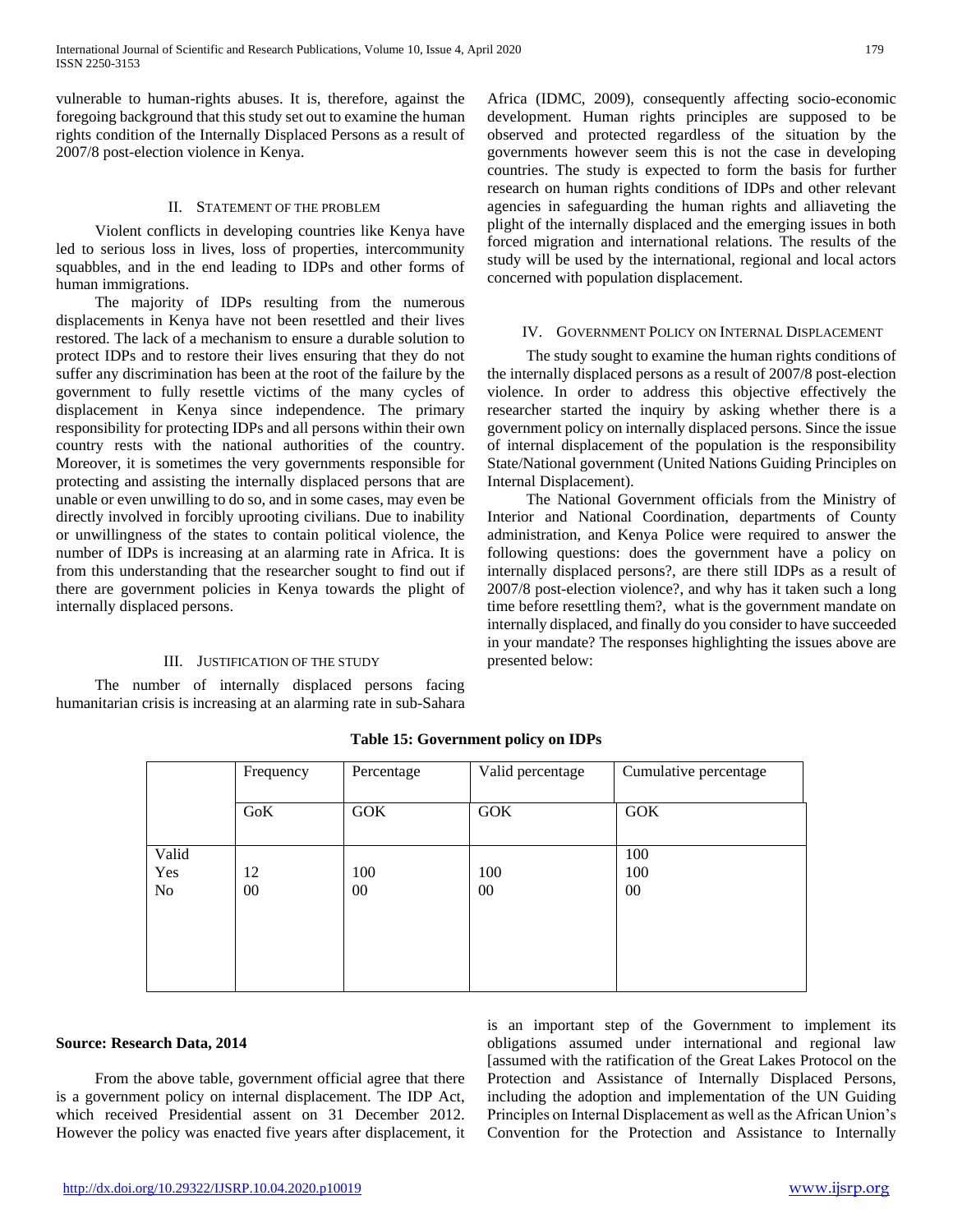Displaced Persons in Africa (the Kampala Convention)]. The policy builds on efforts and experiences of the Government and other stakeholders in addressing the rights and needs of internally displaced persons in its attempts to prevent future displacement.

 The IDP Act largely reflects key protection principles throughout the displacement process and establishes an institutional framework for IDPs' protection and assistance. However, little progress has been made towards its implementation – in particular the establishment of its inclusive implementation committee, the National Consultative Coordination Committee (NCCC). There has been little awareness raising or publicity about the Act with responsible authorities, the general public or IDPs.

 Apart from implementation, it was opined by some that the draft IDP policy which was ratified into Act in 2012 would add less value though it certainly facilitates implementation. In this case however both instruments are essential to improve the government's response to the needs of IDPs and the affected communities. On the other hand, (TJRC, 2013) adds by pointing the fast-tracking of the operationalization of the IDP Act and policy and the ratification of the KC are some of the recommendations on forced displacement that the TJRC included in its final report.

 The Parliamentary Select Committee on IDPs, 2008 noted that the Government approach to IDPs (and resettlement in general) has been wanting. Since 2007 while the resettlement program received support from different humanitarian and civil society organizations, the program faced operational and administrative challenges, mostly owing to the government's unwillingness and lack of political will. Government action has been characterized by political manipulation, allegations of corruption, mismanagement of IDPs funds and exclusion.

 The question that this research puts to rest is that policies touching on IDPs should not be dormant. They should be implemented or else it be passed by the likely unfolding events surrounding IDPs like deaths, voluntary relocations due to neglect by government, and even being caught in another violence. The slowness of implementation may in future create room for policy reviews even before they are applied, a situation which becomes true because some policies are time bound.

 In the table below, 58.3% of GOK respondents agree that there are still Internally Displaced Persons in the region under study as a result of post-election violence 2007/8 whereas 41.7% from the same source dispute such existence.

|       |       | Frequency | Percent | Valid Percent | <b>Cumulative Percent</b> |
|-------|-------|-----------|---------|---------------|---------------------------|
|       |       | Gok       | Gok     | GoK           | GoK                       |
| Valid | Yes   |           | 58.3    | 58.3          | 58.3                      |
|       | No    |           | 41.7    | 41.7          | 100.0                     |
|       | Total | 12        | 100.0   | 100.0         | 100.0                     |

**Table 16: Response on Presence of IDPs by GoK Officials**

# **Source: Research Data, 2015**

 The responses from the government affirm the presence of internally displaced persons in the area under study, conforming to the Parliamentary Select Committee on the Resettlement of the Internally Displaced Persons in Kenya (PSC Report, 2012) which affirms that there are still internally displaced persons at Yamumbi and Kamwingi camps. The researcher also visited the site and the image below depicts the presence of internally displaced persons.



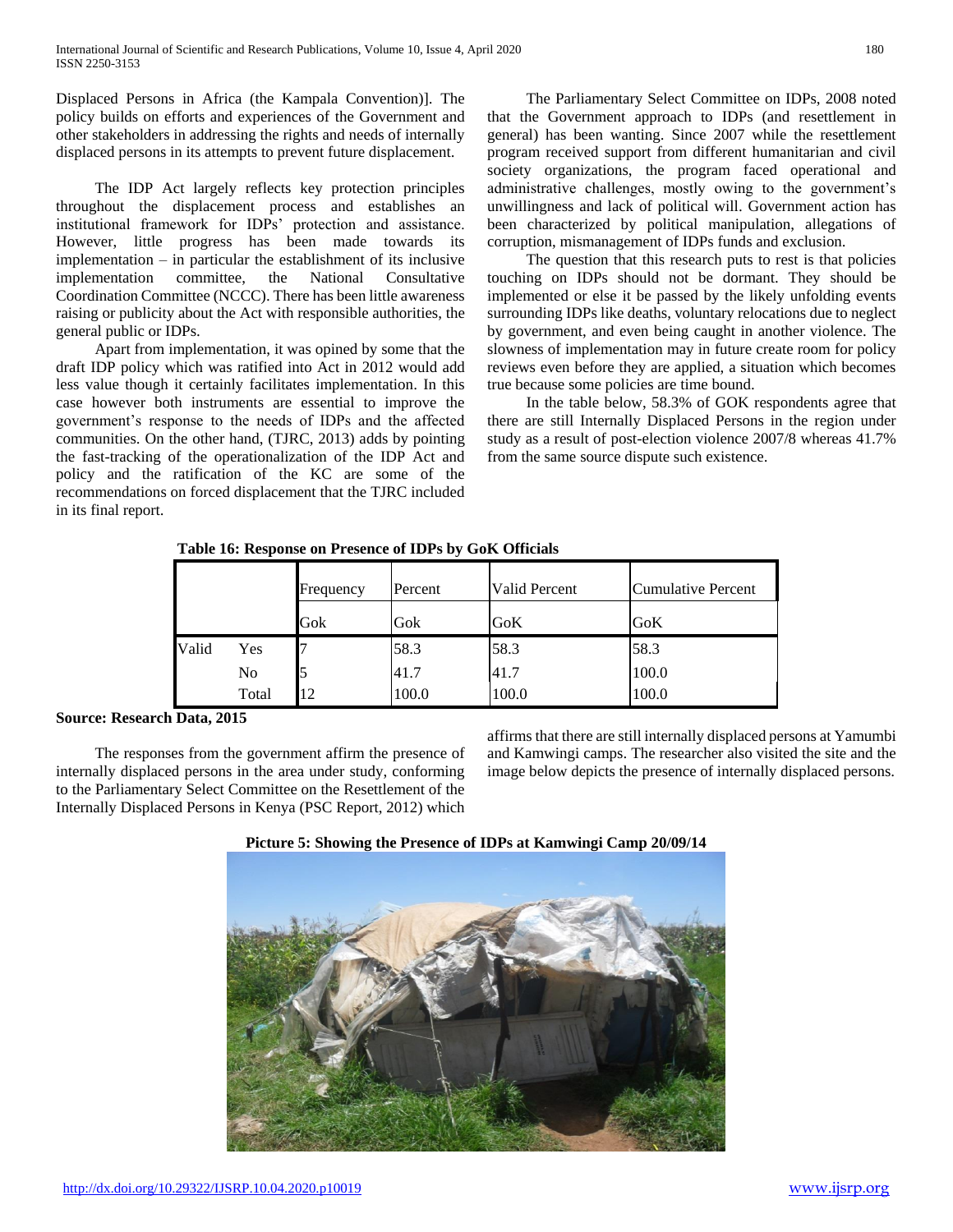## **Source: Research Data, 2014**

#### V. HUMAN RIGHTS CONDITION OF IDPS

 Although, there is no international legal regime regulating the affairs of internally displaced persons, but the Guiding Principles on Internal Displacement identify rights and guarantees rights of IDPs during displacement and resettlement (OCHA, 1998). Just like every other human being, internally displaced people have fundamental human rights and besides, it is the responsibility of the Kenyan government to take care of her citizens.

 Unlike the refugees that have fundamental rights guaranteed under international law under the 1951 Convention, 1967 Protocols and OAU 1969 Convention, there is no regime or Convention such legal regime protecting IDPs. The closest they come to that is the United Nations High Commissioner for Refugees (UNHCR) which has been given the mandate to extend humanitarian assistance to IDPs mostly on request of the country involved. But the intervention from international community could be less or absent where political violence is the cause of displacement in the country. This is due to the principle of non-intervention in Article 2(7) of the UN Charter that upholds the principle of territorial integrity of countries over human rights concerns (Barnett, 2002; Mackintosh, 2000).

 As a result, the rights of IDPs can be subjected or open to abuse since there is no law or convention binding on the government or any institution involved in the case of IDPs. Hence, it has been stated that: "The importance of rapid and timely action by the government to reduce vulnerability of IDPs to rape and other forms of sexual and gender-based violence cannot be overstated. A June 2007 report by the Internal Displacement Monitoring Centre of the Norwegian Refugee Council to the Committee on the Elimination of Discrimination against Women noted that the rights of Kenya's women and girl IDPs were being violated, although they are protected under CEDAW- which Kenya ratified in 1984. And a UN-NGO report released in March 2008 highlighted the dramatic increase in rape and sexual abuse during and since post-election violence" (Otieno, 2008).

 This objective endeavored to find out the current Human Rights situations of IDPs. The data of this objective was gathered through an interview schedule and observation on the site and complimented by taking photos.

#### **Interview Schedule for Internally Displaced Persons on Human Rights Issues**

 The researcher interviewed internally displaced persons in two camps i.e Kamwingi and Yamumbi camps which have 68 and 23 households respectively. According to the report of the Select Committee on the Resettlement of Internally Displaced Persons, April 17, 2012 Kamwingi IDPs owned land in Keiyo but they had refused to go back to their farms owing to security concerns. They had requested for alternative settlement. Saka saka IDPs who are now at the Kenya police post plot at Yamumbi are 33 households (not recognized by Government) were squatters evicted from plot 10, the prisons farm. The interview schedule was majorly dealing with the current human rights condition, the main concern was on the following variables:

#### **Shelter**

 Article 43(1) (b) of the Kenyan constitution (2010), and Article 9 (2b) Kampala Convention on refugees and internally displaced provides for the right to accessible and adequate housing. However, despite of the above legal instruments, internally displaced persons are still living on tents/ camps which are worn out. These tents were distributed to them by the Red Cross society during the emergency period in 2007/2008 which was intended to serve for a short time but they have continued using them for almost seven years after displacement. The entire respondents lamented that their condition is worse than that of animals as the tent can no longer protect them from adverse weather conditions and are surviving under the grace of God. They also reported that the tents are small in size compared to the number of persons in the households.

 Most IDPs admitted that they were businessmen who were renting premises for their businesses before post-election violence. That is why they did not benefit from government programme of Operation Rudi Nyumbani since they had nowhere to call home, they were not also considered in house construction programme since they didn't own land. This issue was one of the recommendations by the parliamentary select committee on IDPs (2012) requiring the Government to ensure the provision of humanitarian assistance to all IDPs and ensure that each IDP has shelter and the current food rations cover all of them on a regular monthly basis until they are all resettled.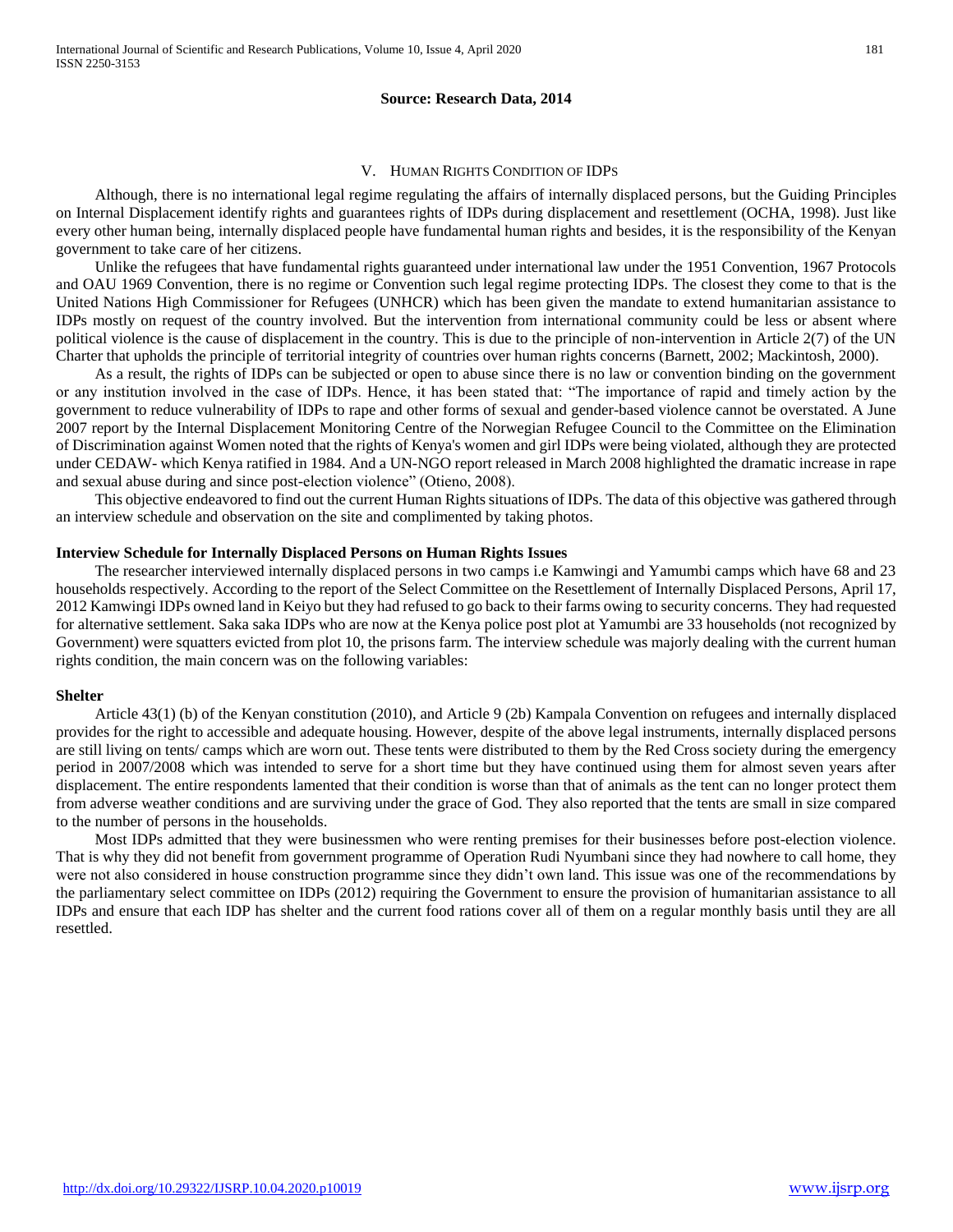

**Picture showing Shelter Status of IDPs at Kamwingi Camp**

**Source: Researcher Data 29/10/2014**

 The shelter situations in both camps are the same. The internally displaced in these two camps have been renamed fake IDPs by the government.

#### **Health and sanitation**

 Article 43(1) (*a* and*b*) of the Constitution of Kenya provides for the right to the highest attainable standard of health (which includes the right to health care services including reproductive care) and reasonable standards of sanitation*.* Article 42 provides for the right to a clean and healthy environment. Article 7(5c) Kampala Convention, Principle 18 of the UN Guiding Principles on Internal Displacement of 1998, pg 34 of the IDP Policy Framework.

 Article 43(1)(d) of the Constitution of Kenya provides for clean and safe water in adequate quantities. Respondent X claimed that the piped water which was connected by Red Cross society to serve them during hostilities was disconnected by the government. In addition the IDPs leave in Kenya police land where there is piped water but they can't access, they are forced to depend on neighbors and boreholes whose water are not safe for use.

## **Health facilities**

 Due to harsh environment the IDPs are exposed to health risks. Most of the respondents cited malaria, typhoid and pneumonia as the most common diseases affecting them. When they visit the health facilities they are required to pay for the services irrespective of their IDP status. They have been depending on well-wishers and herbal medicine for treatment.

#### **Water**

 Water is an essential commodity in human life therefore, an important basic need. Among the essentials for IDPs would include food, shelter, and clothing where water is a necessity. In relation to this, the chairperson of Yamumbi camp noted that the piped water was cut off immediately after resettlement exercise (Operation Rudi Nyumbani) way back in 2010. Since then they have been relying on neighbours for piped water for drinking which some time they have been denied. The access to piped water at the Yamumbi Police Post has been denied by the officers.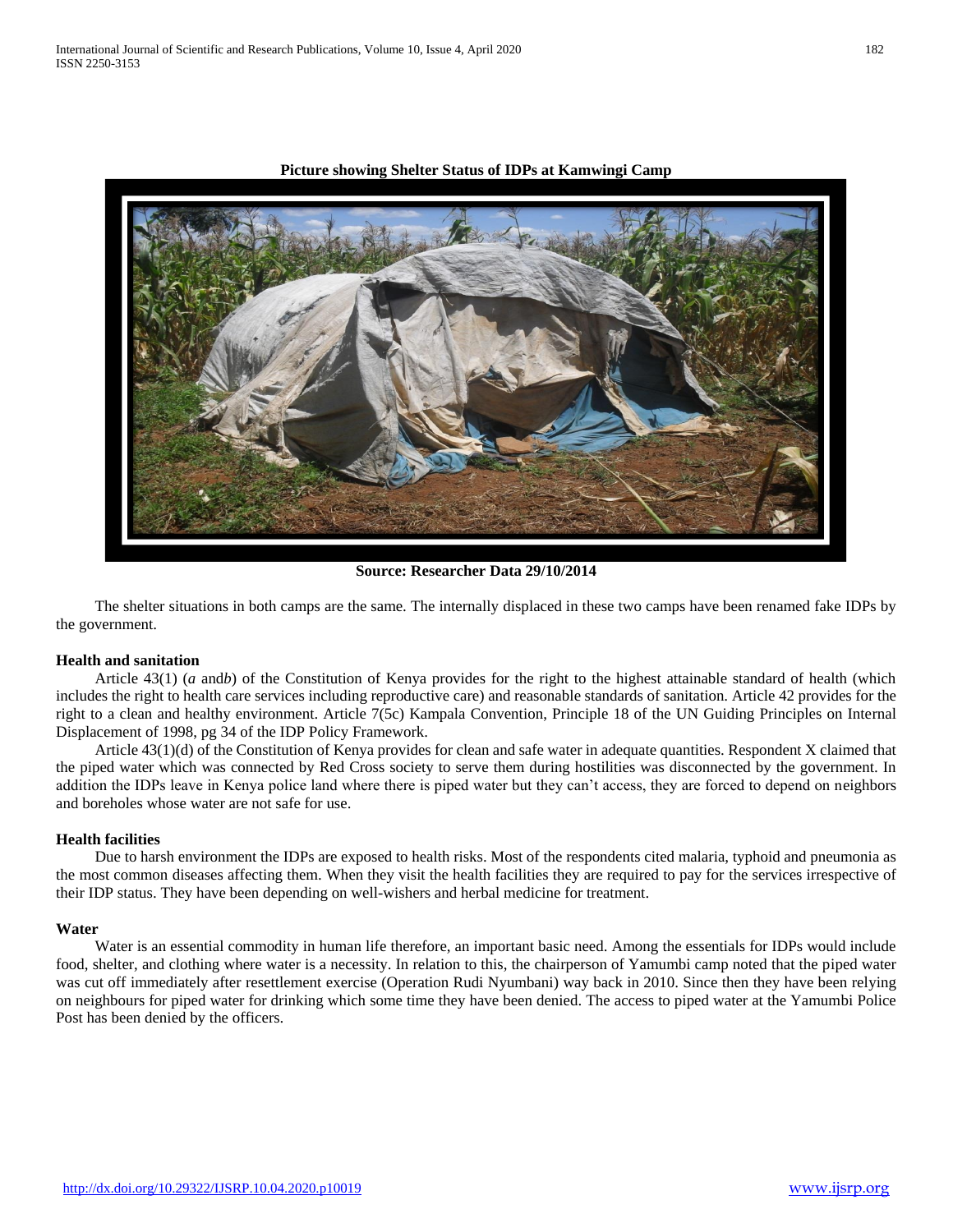

**Picture showing the Living Environment of the IDPs at Yamumbi Camp.**

**Source: Research Data, 2014**

## **Security**

 Security provision is the mandate the government. IDP Policy Framework Pg 22,24,31 and Article 29 of the Constitution of Kenya provides for freedom and security of the person. Physical security was confirmed by those interviewed that there is calmness in the area. The government after post-election violence beefed-up security in the region by constructing more police posts in the area. For instance, Yamumbi, Kiambaa, Kesses, Langas police posts among others.

## **Education**

 Article 43(1)(f) of the Constitution of Kenya enshrines the right to education. Same to Principle 23 of the UN Guiding Principles on Internal Displacement of 1998. Though the government has provided free and compulsory primary education, most IDPs children cannot access. Out of the 12 interviewed IDPs only 17% have been able to educate their children to standard eight while non-had been able to take their children to secondary schools. This means that 83% of the IDPs children cannot access primary education. The parents cited that though there's free primary education, they can't basic needs not only for their children but also for themselves. This means that the constitutional rights of these children have been infringed.

# **Food**

 Pursuant to Article 43(1)(c) of the Constitution of Kenya which guarantees the right to be free from hunger, and to adequate food of acceptable quality. The IDPs in both camps confirmed that they last received food rations from the government in 2010 when the main camp at the show ground was officially closed. Thereafter they have been surviving on their own. Their means for survival has been manual labour. Those living in Yamumbi camp have cultivated maize on Kenya police plot where they are residing but yield are not forthcoming since the plated uncertified seeds and lack of fertilizer.

|                           |                        | Responses |         |                  |  |
|---------------------------|------------------------|-----------|---------|------------------|--|
|                           |                        | N         | Percent | Percent of Cases |  |
| Challenges HR. observance | Insufficient funds     | 4         | 33.3%   | 44.4%            |  |
|                           | In genuine IDPs        |           | 41.7%   | 55.6%            |  |
|                           | Lack of political will |           | 8.3%    | 11.1%            |  |
|                           | Poor road transport    |           | 8.3%    | 11.1%            |  |
|                           | Shortage of N.P.I.G    |           | 8.3%    | 11.1%            |  |
| Total                     |                        | 12        | 100.0%  | 133.3%           |  |

## **Table 13: Challenges faced by GOK in securing HR for IDPs**

**Source: Research data, 2014**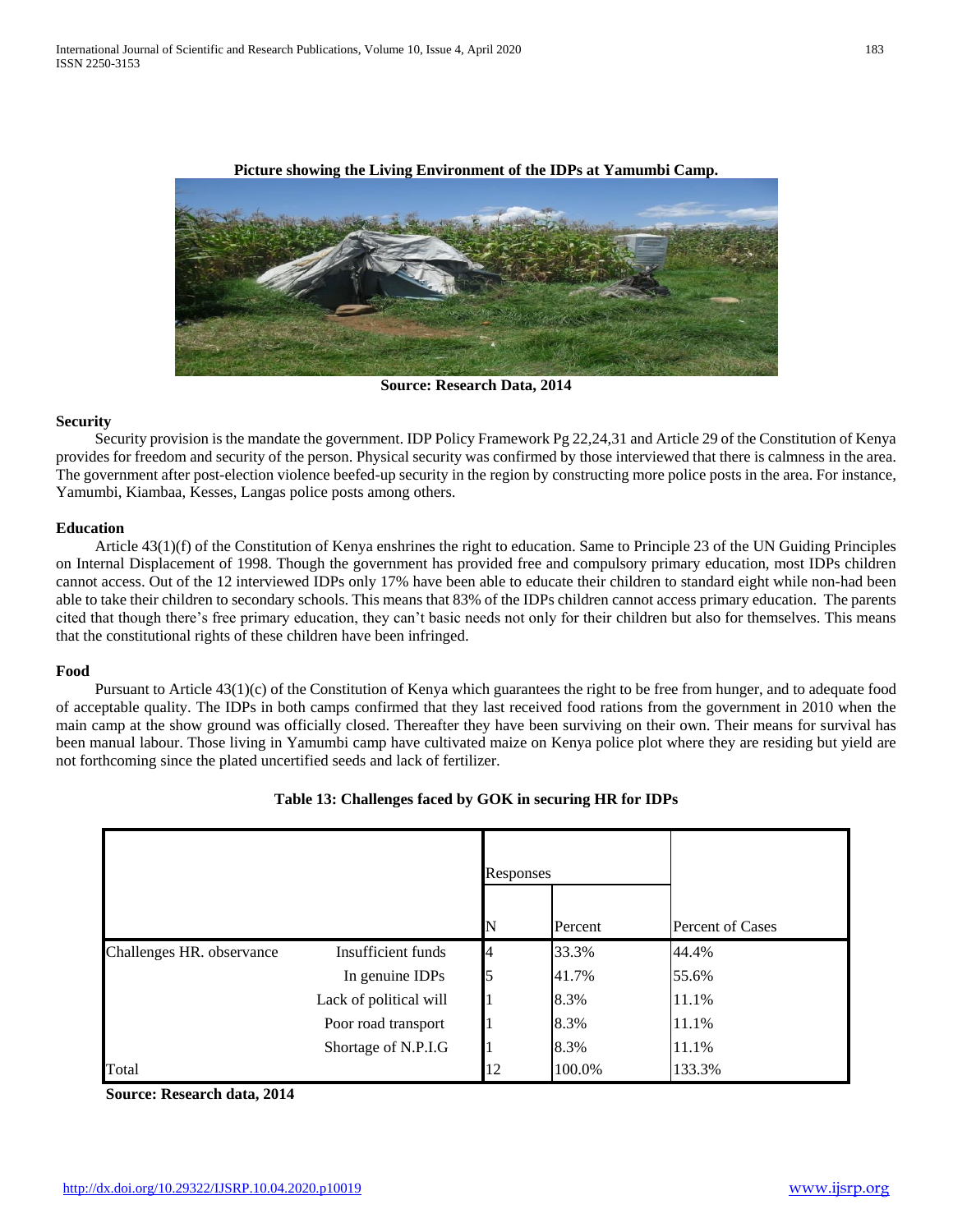Of the respondents, 4(33.3%) cited that the challenge was insufficient funds, 5(41.7) ghost IDPs, lack of political will, poor road transport and shortage of N.P.I.G each had one response (8.7%).

 From the respondents, the research concurs with the challenge that the funds were insufficient. It has been cited in this work that there was mismanagement of funds by the then provincial administration even though the allocation was inadequate.

## **Insufficient funds**

 This challenge is supported by the parliamentary report on IDPs which states that, "The National Humanitarian Fund for mitigation of effects and resettlement of victims of 2007 violence was allocated only Kshs.419.28 million in 2011/2012 which is not sufficient. The Committee felt that failure to implement and fully operationalize the Department of Mitigation and Resettlement and the National Humanitarian Fund for mitigation of effects and resettlement of victims of 2007 violence in the Ministry of Special Programmes were the main reason why the Government's response to the plight of IDPs was haphazard and unstructured".

## **Ghost IDPs**

 This problem originates from initial profiling of IDPs which was done by the then provincial administration which was blamed as having played a significant role in registering fake IDPs to the disadvantage of the genuine IDPs (Parliamentary Select Committee on IDPs, 2012). In most cases, the IDPs recommended the removal of District Commissioners (DCs), District Officers (Dos) and Chiefs in the vetting of IDPs (Kamungi and M.Kllop, 2008).

 The researcher tends to differ with this issue in that seven years since the PEV there are still IDPs living in tents as observed. In the normal situations no one is willing to live in such conditions.

## **Lack of political will**

 This challenge is supported by the fact there are internally displaced persons who are still in camps seven years after PEV. Despite the enactment of the various policies to address the plight of internally displaced population, the policies are just on papers. Even those accused of embezzlement of funds meant for resettlement and compensation have not yet been brought to book. If the government was serious about the issue the suspects could have been brought to book.

## VI. POOR ROAD TRANSPORT

 The problem of transportation is supported other non- governmental organizations and confirmed by Kenya Red Cross preliminary report of 2008 January which states that, "the KRCS will conduct emergency distribution of relief items once the road network is accessible". This shows that there were other areas which were not assessable. This problem was the least and could have been prompted by the agency of delivering the assistance.

 In conclusion the human rights condition of IDPs in the camps is wanting. This is supported by the office of the High Commissioner for Human Rights (OHCHR) which found that the protection and assistance provided to be "largely inadequate", compromising IDP's basic rights to shelter, food, water and sanitation and their access to basic services such as schools or medical clinics (OHCHR, February 2012). The delivery of essentials to the victims was also hampered to a larger extent by lack of political willinadequate funding and profiling of the victims.

## **REFERENCES**

[1] Barnett, L. (2002). Global Governance and the Evolution of the International Refugee Regime. International Journal of Refugee Law 14(23):238-262.

| $\lceil 2 \rceil$ | Internal Displacement Monitoring Centre (2012). Internal Displacement: Global Overview of Trend and Development in 2011 (Geneva: Norwegian Refugee<br>Council. |                                                                |                                               |          |            |
|-------------------|----------------------------------------------------------------------------------------------------------------------------------------------------------------|----------------------------------------------------------------|-----------------------------------------------|----------|------------|
| [3]               | GOK (2008). Truth Justice and Reconciliation Commission.                                                                                                       |                                                                |                                               |          |            |
| [4]               | Kenya National Commission on Human Rights (KNCHR), 2008. "On the Brink of the<br>2007 Election Violence". Final report, August, 2008. Nairobi: KNCHR.          | Precipice: A Human Rights Account on the Kenya's December Post |                                               |          |            |
| [5]               | Kampala Convention on IDPs 1998.                                                                                                                               |                                                                |                                               |          |            |
| [6]               | Mackintosh, K. (2000). The Principles of Humanitarian Action in Humanitarian Law.<br>www.odi.org.uk/hpg/papers/hpgreport5.pdf.                                 | ODI                                                            | Report                                        | [online] | Available: |
| [7]               | OCHA(1998). Guiding Principles on Internal Displacement. (Special Representative of                                                                            | the                                                            | Secretary General on IDPs). Kenya.            |          |            |
|                   | [8] Otieno, A. (2008). Improving Kenya Response to Internal Displacement                                                                                       |                                                                | $http://www.fmreview.org Acceseed Anril 2010$ |          |            |

[8] Otieno, A. (2008). Improving Kenya Response to Internal Displacement. http://www.fmreview.org . Accessed April, 2010.

[9] Parliamentary Select Committee Report on Internal Displacement, 2012.

[10] United Nations Guiding Principles on IDPs 1998.

[11] www.unhcr.org.